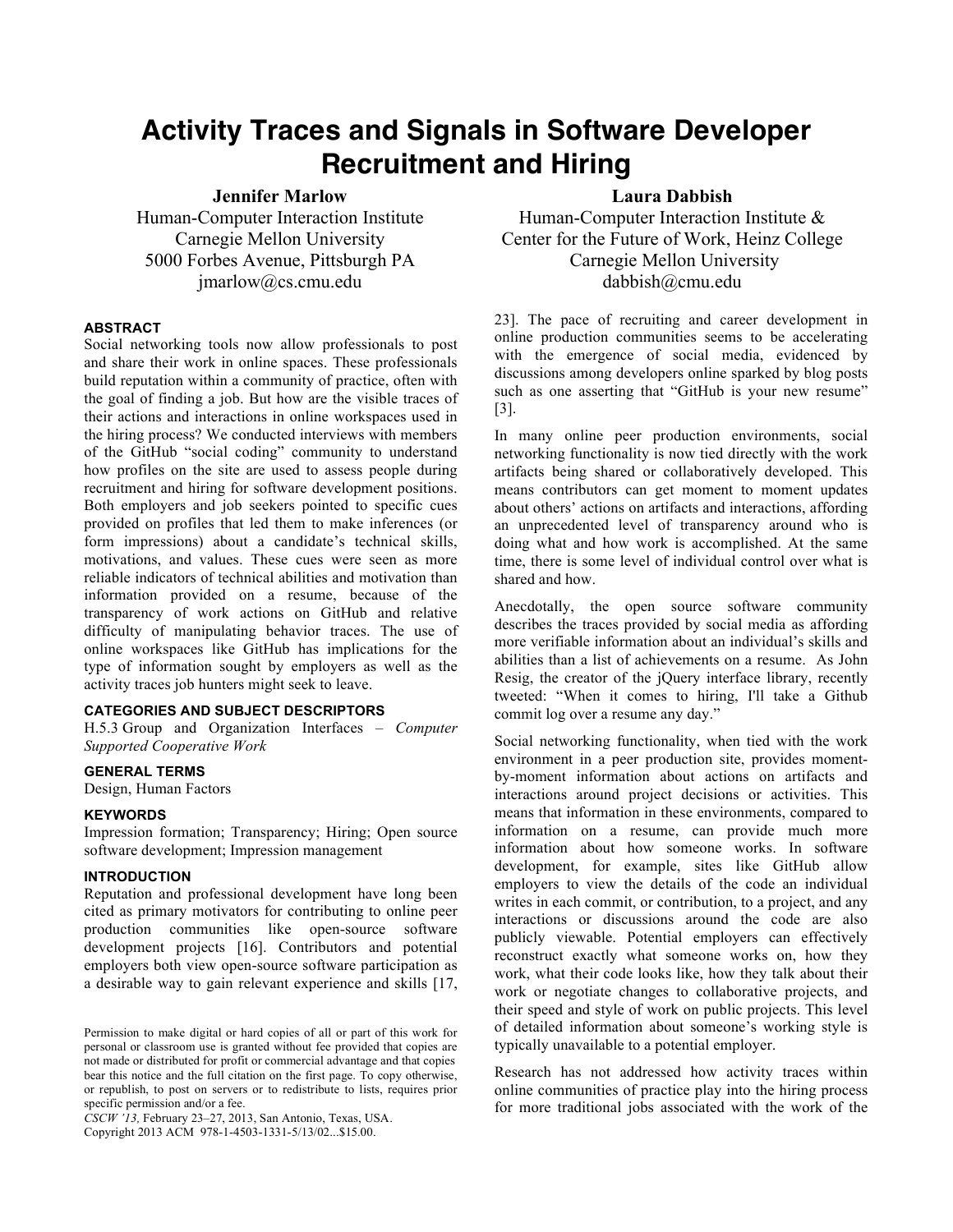community. Thus, we were interested in how employers in this environment made use of the displayed cues about developers' actions over time. Our work focused on the following research questions:

- (1) How are activity traces in an online peer production community used by potential employers to find and evaluate prospective software development hires?
- (2) How do job seekers attempt to manage the impressions their activity traces give off to employers?

We conducted exploratory interviews with employers and job seekers in GitHub, an online open source software hosting repository with extensive social networking functionality integrated with the development environment. This means that potential employers can view an individual's profile of projects posted on the site, and a history of their code related actions on these projects and other people's projects over time. As software developers commit changes to their software projects, these changes are broadcast to other developers watching the project. A history of commits (or contributions) to the code is recorded over time, along with conversation around changes in the form of comments. (See [5] for a detailed description of the GitHub environment.)

We interpret our interview results through the lens of signaling theory to understand how and why certain cues were viewed as reliable signals of underlying characteristics of a potential hire. Our results suggest that certain activity traces are viewed by employers as more reliable than others, in part because they serve as more trustworthy signals of underlying characteristics that are often difficult to assess in traditional interviews, such as values and motivation, but also because they are easy to verify quickly. For example, willingness to actively contribute to software and share projects openly on the site was viewed as a reliable signal of commitment to open source software ideology.

# **BACKGROUND**

# **Impression formation and employment**

When evaluating job candidates, either online or offline, a principal goal of the employer is to accurately evaluate applicants' job-relevant knowledge, skills, abilities, and other characteristics. These evaluations, in turn, affect selection decisions [2]. For example, related work in the online peer production realm looking at admin permission granting in Wikipedia revealed that reviewers weighed evidence of interaction style, a candidate's social network, and the amount and type of past editing work when making these decisions [6].

In addition to criteria relating to competence and expertise, employers also often place high importance on features that cannot be gleaned from a resume and need to be assessed in a job interview, such as a person's likeability and the potential person-organization fit [28]. Other work suggests that features such as whether a candidate is seen as "the right person for a job" and perceived applicant-interviewer similarity can be strong determinants of hiring decisions [14].

Increasingly, online presence on social networking sites (SNS) such as Facebook or LinkedIn are playing into the hiring process for full time jobs in the offline world. A 2008 survey [13] found that information gleaned from SNS could damage an applicant's chances of being hired if it revealed that a person had lied about their qualifications. On the other hand, SNS information could be advantageous if it helped support their qualifications or portrayed a professional image. SNS members with personal profiles are aware that employers might look at their profiles [2] and occasionally engage in management techniques to present a professional image [7].

While it is known that employers supplement resumes with online information and use this to form impressions about candidates, less is known about what specific inferences hiring managers make from this information and how useful or accurate these impressions actually are. In the software development domain, recent surveys indicate that employers examining students' OSS experience look for compatible skills (while paying less attention to the popularity of the projects,) [17] but it is unclear how exactly they go about this. This work has not considered how activity trace information would play into this process. In the next two sections we consider the impression formation and impression management process from the perspective of signaling theory.

# **Impression formation as signal assessment**

Signaling theory provides a useful framework for understanding impression formation in the hiring process. According to this theory, we make assessments of others based on their visible characteristics and actions. These observable cues effectively act as "signals" of hidden qualities (such as experience or expertise) that are not directly observable [9]. This theory delineates two main types of signals in terms of how they are produced and interpreted: *assessment signals* are thought to be more reliable indicators of the presence of a certain quality because they are costly to produce, whereas *conventional signals* are more susceptible to being manipulated because they are more easily faked by someone not possessing the underlying quality they signal. For example, being able to lift a heavy weight is an assessment signal of someone's strength while simply wearing a Gold's Gym t-shirt would be a conventional signal of this underlying quality (something that can easily be acquired and worn even if the wearer is actually quite weak) [15].

In the online realm, signaling theory has been applied to examine how individuals in online communities attempt to convey and interpret visible cues about others as signals of their underlying characteristics (e.g. user name as a low cost or conventional signal of interest in the topic of the community) [8]. This work suggests that the degree to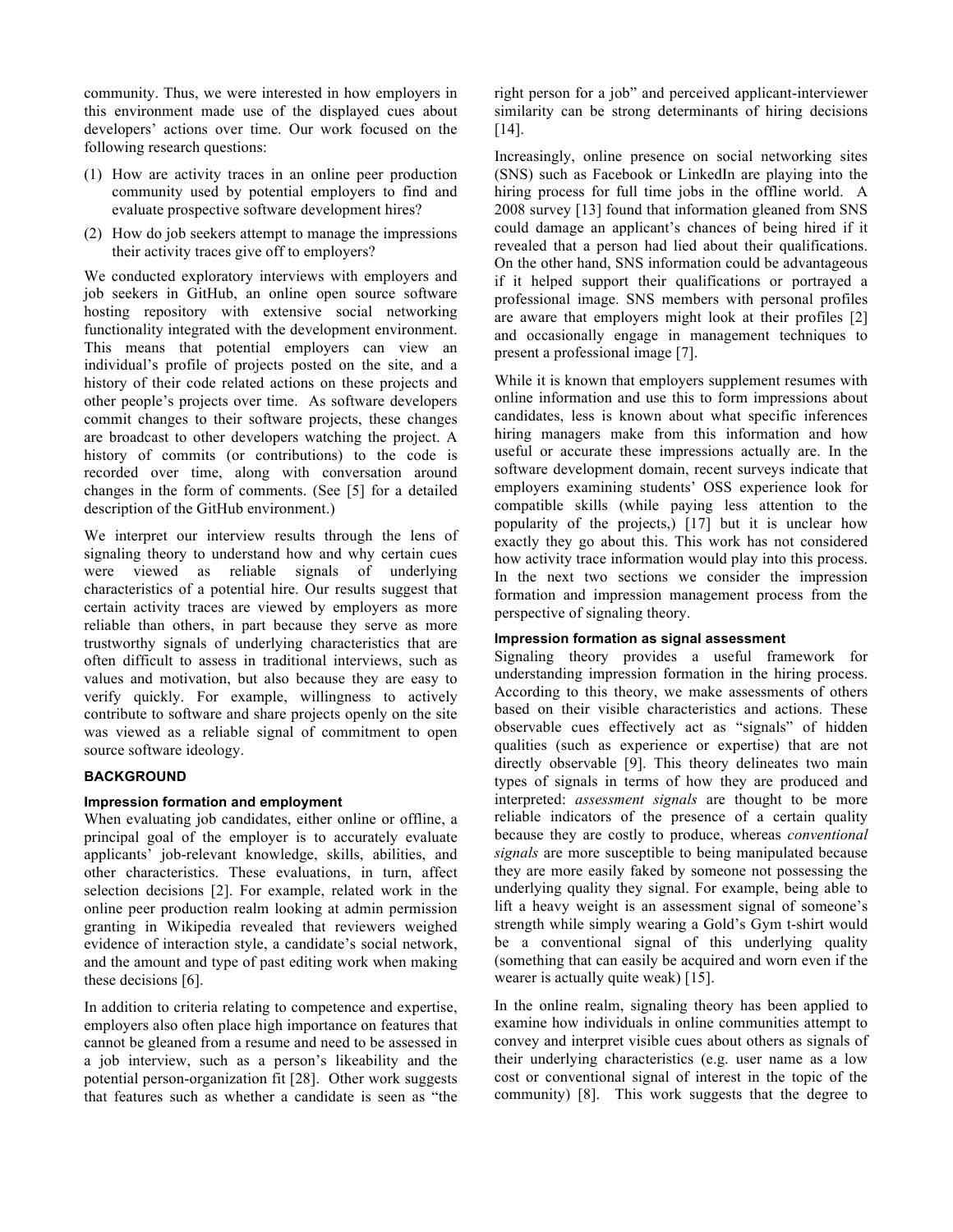which a certain type of cue is viewed as reliable may depend on the context of the site: For example, the interpretation of one's number of friends or connections on a site as a signal of popularity may be more or less reliable depending on how costly it is to make a connection [9]. An additional important aspect of evaluating others' signals is the amount of effort involved, or how easy it is for the observer to verify the accuracy of these signals [18].

The impression management and formation process in online peer production communities, then, can largely be thought of as a signal production and evaluation process. Job seekers on the sites can attempt to convey or signal certain skills or abilities with the information they post on their profile or the activities they engage in. Employers must determine which visible signals of developer expertise or personality to attend to on these sites (depending partly on how hard it is to verify them), and then interpret these signals to infer the developers' underlying or actual skill or expertise.

In the hiring domain, where deception about qualifications is a concern, being able to judge signal reliability is important. When the costs of forming an incorrect impression are high, for example, in hiring for a highlypaid job, perceivers may demand a more reliable signal that is costly to fake [9]. Level of education attained is one example of a reliable signal of skills that is costly for a person to produce [22] but also potentially costly for an employer to verify. Closely related to the issue of signal evaluation is the issue of signal production, or impression management.

#### **Impression management**

Signaling theory also has important implications for impression management, because signalers may deliberately try to convey positive attributes to receivers. Given that signalers may have incentives to "cheat" [4], understanding when and how they do this (and how receivers go about verifying the signals they produce) is an important topic that we investigate in GitHub.

Initial work by Goffman [12] focused on ways in which individuals convey information about themselves to observers, which can be the "cues" they intentionally give, or their real behaviors, which may be "cues given off" through involuntary expressive behavior. Both types of information can be manipulated, either through overt deceit or through pretending. In the online realm, studies of impression formation and self-presentation in online settings have examined the cue management process in a variety of contexts and scenarios, ranging from honesty and lying about oneself in online dating profiles [10, 11] to friendship formation and other behavior on sites like Facebook [7, 15, 27] to blogging [26]. This work has primarily focused on understanding self-presentation in the context of interpersonal or non-work relationships, although Ellison et al [10] draw parallels between online dating profiles and resume submissions for jobs, as using

deception in either arena can be grounds for terminating a relationship. However, work on impression management in the social realm has focused largely on how people attempt to control the impressions conveyed by their profiles or pictures on these sites, and is not centered around impressions relating to work artifacts, skills, or behaviors.

Given that site design affects the reliability of signals [9], what signals do employers attend to in a peer production environment providing a plethora of trace information about work process and collaborative activity? How do prospective employees manage these signals? In order to understand how this new set of information plays into hiring, we examined how activity traces were used as signals in an online peer production environment instrumented with social media. We wanted to understand how these traces influenced employer impressions of potential candidates and how candidates attempted to manage these impressions.

# **INTERVIEWS OF GITHUB USERS**

#### **Method**

We conducted a series of semi-structured interviews with thirteen GitHub users to identify how activity traces are used and assessed to infer a developer's abilities and personal qualities. We began by sending a screening and recruitment questionnaire to 200 GitHub members with publicly available e-mail addresses on their profiles. As there was no way to specifically filter for our two target groups (university students and employers,) we focused on targeting people located in North American and European cities that were likely to have large populations of both technical students and companies (e.g. San Francisco Bay Area, Boston/Cambridge, Pittsburgh, Seattle, Waterloo, Toronto, London, Berlin).

The questionnaire asked people if they had ever used GitHub as part of the job application or hiring process and if they would be willing to participate in a follow-up interview on the topic. Overall, 128 people responded, 65 of whom volunteered for the follow-up interview. Participants did not receive any compensation for taking part in the study.

We contacted respondents for interviews in the order in which they replied, sampling both employees and job seekers in order to understand the hiring process from both sides. Our participants for these interviews were seven employers who reported using GitHub to identify and evaluate job candidates and six job seekers who reported using their GitHub profile to supplement their job applications. The interviews focused on how they had used GitHub during a recent hire or job application.

We asked employers to describe a recent past hire, focusing on how they used GitHub during that hiring process, what information on the site was attended to and what that information conveyed about the candidate. We asked job seekers to describe how they used GitHub, how it had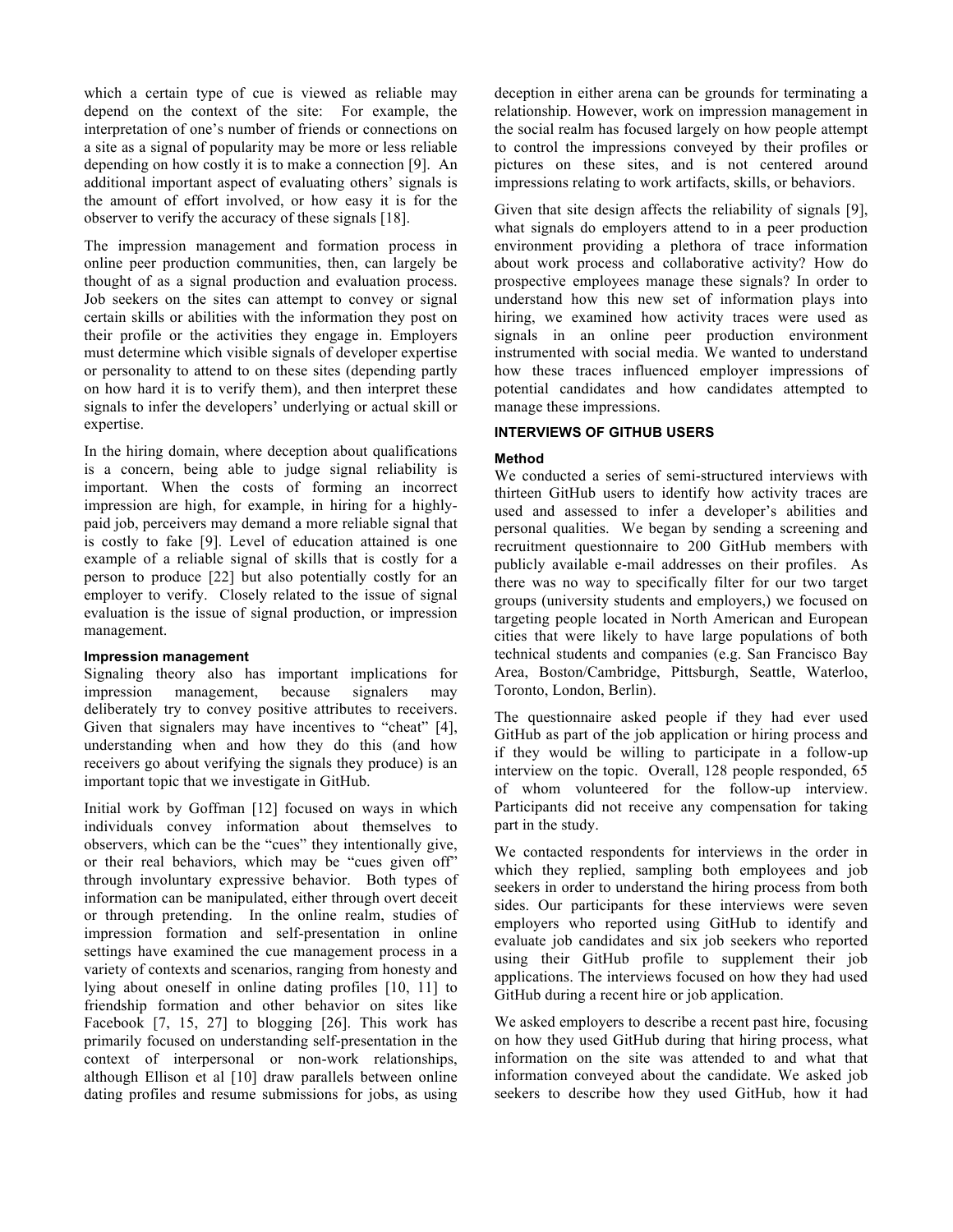played into any recent job applications or interviews, and whether and how they edited the information on their profiles or in other public places on the site.

In our analysis, we coded the interview transcripts to identify the different ways profiles were used in the hiring process, as well as the different types of inferences made about individuals being evaluated based on 'signals' in the GitHub environment. Using HyperResearch, a qualitative analysis software tool, we identified relevant sentences or broader segments in interview transcripts related to candidate evaluation, and then open-coded these segments for comments related to profile cues and inferences made from them. Next, specific instances of these themes were compared across interviewees and further refined as necessary, until a set of recurring themes about signals and the inferences drawn from them emerged. The interpretation of these from both employer and job-seeker perspectives is addressed in detail in the following sections.

# **EMPLOYER PERSPECTIVE**

The employers (6 males, 1 female, referred to here as E1 through E7) all worked for software-related organizations based in the United States (both large and well-known internet companies and smaller startups.) These companies varied in size: three of them had less than 50 employees, two had between 200 and 500 employees, and one had more than 500 employees. On the survey, participants indicated that they had either asked job seekers to provide links to their GitHub profiles during the hiring process, or had actively searched for people on the site to recruit and/or learn more about them. The interviewees were asked to think aloud while consulting profiles of people they had hired or were thinking of hiring. We used this method to obtain detail on how information in the GitHub environment signaled developer characteristics.

# **Employers' use of GitHub**

Our first research question focused on how employers use GitHub profiles to evaluate new hires.All interviewees expressed the belief that a GitHub account provided insight into an individual's technical abilities and/or personal qualities in a more reliable way than resumes or code samples taken out of context. The GitHub profiles provided employers with a history of the individuals' contributions over time, and further guarantee the candidate was indeed the author of any code submissions.

Table 1 summarizes the main GitHub signals and inferences mentioned by employers in the interviews. We categorize these cues based on factors that are relevant to both the profile holder and profile viewer: Signal type/reliability, and the ease with which the viewer can verify them.

In the rest of this section we describe in detail how employers used GitHub activity traces as signals of a job candidate's motivation, quality of code contributions, and soft skills or management abilities.

| Signal                                                 | <b>Inference</b>                                                | Signal reliability,<br>ease of verifiability |
|--------------------------------------------------------|-----------------------------------------------------------------|----------------------------------------------|
| 1. Active open<br>source<br>involvement                | Shared open<br>source values                                    | Reliable<br>Easy                             |
| 2. Contributions<br>accepted to high<br>status project | Community<br>acceptance of<br>work, quality of<br>contributions | Reliable<br>Hard                             |
| 3. Project<br>ownership                                | Soft skills:<br>Initiative, project<br>management               | Reliable<br>Easy                             |
| 4. Side projects                                       | Passion for coding                                              | Reliable<br>Hard                             |
| 5. Number of<br>watchers or forks<br>of project        | Project popularity                                              | Unreliable<br>Easy                           |

**Table 1. Summary of employer inferences from profile signals**

# **Inferring motivation**

Employers in our sample worked to assess how well job candidates would fit with their company or team culture (or person-organization fit). These factors are traditionally assessed during interpersonal interaction in face-to-face interviews through direct questioning. The employers in our sample indicated that a job seeker's profile of activity on GitHub signaled personal characteristics of the employee such as being a team player, showing commitment to their work, or demonstrating how he/she spent their free time.

# *Shared open source values and character*

Employers care about value congruence with their employees. In the software development world, an important and hotly contested value is attitudes towards open source and whether software should be free. In fact, there is a well-documented ideology of open source software [24]. Developers who differ in their software ideology may thus be said to come from different cultures. Thus, an important character property of a developer is their attitudes and commitment to the open source ideology.

Employers in our sample used presence on GitHub and activity levels on the site as signals of the level of commitment to the open source ideology. Simple presence on GitHub (having a profile and sharing even one repository) was viewed as an indicator of a potential employee's open source values by four of seven employers. The presence of code that was developed openly and shared with others signaled even more strongly that the developer valued openness, transparency, and participation in a community. This active involvement in the open source community was a signal of the candidate's selflessness and honesty. As one employer put it:

*"If they've devoted time to this OS project, that's a good indicator that they're in [computer science] for*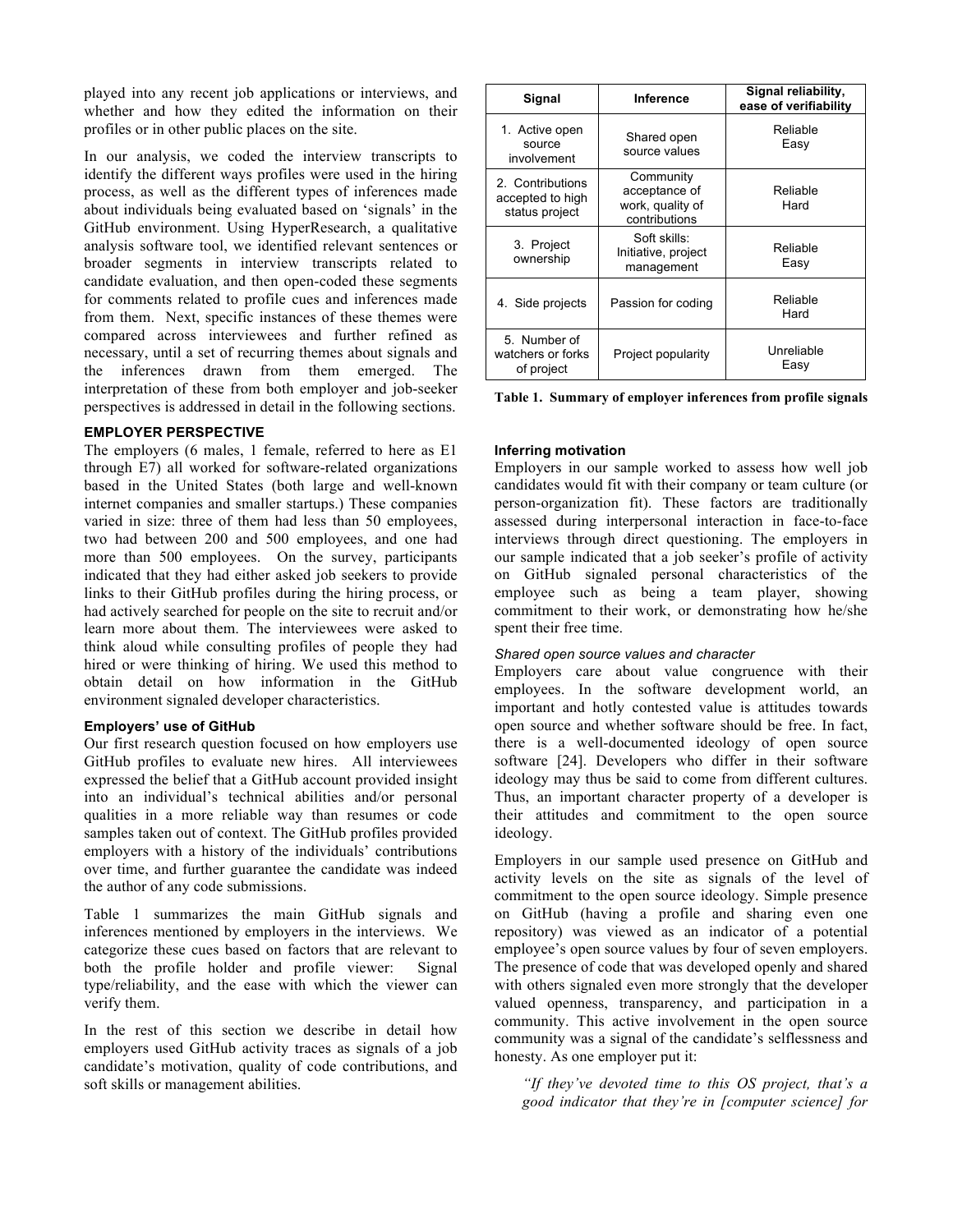*the right reasons. Software engineering is becoming a pretty lucrative career…you could liken that to a doctor working with Doctors Without Borders. They're doing something because they want to give back to their community*" (E7).

Active participation in other people's projects was the most reliable signal of commitment to the open source mindset (mentioned by five out of seven employers). Cues such as recent and frequent commits in another person's project showed the candidate was indeed invested in the open source community (E2, E3, E4, E6, E7). It is rather trivial to create a profile on GitHub and fork other users' projects (meaning create a personal copy of the project in order to make changes to it). Having a copy of someone else's project did not signal investment. The effort to fork a repository was negligible, while the effort and skill required to contribute meaningfully was much higher. This was widely understood, as one respondent described:

*"a lot of people will just fork a lot of projects kind of to collect them but not actually do anything with them. So I look for a sign that these are things he's genuinely engaged in*" (E4).

Activities within these forked projects were costlier signals of commitment, requiring much more effort to produce. This activity, publicly building on another person's work, served as an assessment signal that the candidate truly bought into the open source mindset (over and above mere presence on GitHub or simply forking projects). As one employer explained:

*"[by looking for recent activity I was] sussing out whether they're a good sport about contributing to open source…if they're doing their job of keeping up to date and actually participating" (E2).*

# *Passion for programming*

Organizations also differ in their working style or company culture around work life balance. Employers in our sample wanted to assess candidates' level of dedication to the work and their level of initiative. They were able to discern subtle motivational differences that suggested personorganization fit from the kinds of projects a developer worked on.

Our interviewees described going through an individual's public repositories to figure out how they spent their time outside of work. They categorized projects on a user's profile as either work-related repositories that were part of an individual's "day job" (work or schoolwork,) and non work-related side projects, which could either be contributions to open-source projects not directly related to work, or personal projects done as a hobby or for fun but not necessarily intended for a wider audience.

For many of our employers, personal projects signaled a candidate's love for programming and willingness to do it in one's leisure time as well. One interviewee (E4) saw personal projects as a signal of interest in learning and

developing one's career, while two employers (E3, E5) described using this signal to assess whether the candidate shared the same enthusiasm for coding with the other members of their organization and were the type of people they liked to work with. This signal is valued because it ties into the aforementioned tendency for employers to like and seek out people who are similar to themselves and fit with their company's culture. As one employer explained:

"*A lot of us spend our weekends working on [project name] so we want to work with people who are motivated to not just work on the code they've been assigned but to work on projects outside their job. It just shows a general excitement for the space and that's what we want to find – people that are really engaged"* (E5).

These side projects suggested a willingness to learn and revealed excitement about the software development domain. For employers this meant a potential employee who would spend their free time working, and show initiative and entrepreneurship in their work.

# **Inferring quality of contributions**

Employers also care about a potential hire's competence and level of skill for the job. GitHub supported traditional methods of evaluating software development, allowing employers to look directly at the content of someone's code and the languages they had used. The cross-project visibility and the community on GitHub supported skill assessment beyond these traditional uses. Specifically, affiliation and accepted contributions to a popular project reliably signaled candidates' level of coding ability in the GitHub environment.

# *Accepted code as a seal of approval*

If a candidate had contributions accepted to well-known open-source projects, it was seen as a community-level seal of approval. An accepted commit to a high-status project (a widely-used project with many contributors and watchers) signaled the candidate was someone who produced quality code. This acted as a reliable signal because it required approval of the code by others in the community, meaning it would be extremely difficult to falsify. For example, one employer described a candidate who seemed proficient because he had committed code to a high-status project:

"*Seeing that he had commits to jQuery, was filing tickets with jQuery, and I know that's a prestigious project to work on…Just by looking at his code, if nothing else seeing that it was being merged downstream into jQuery, I recognized that has demonstrated some level of proficiency*" (E6).

Another interviewee echoed this view for candidates who had contributed to open source projects, likening it to a reference:

"*someone else can vouch for your work because you were good enough to work on that project, be a part of that community*" (E7).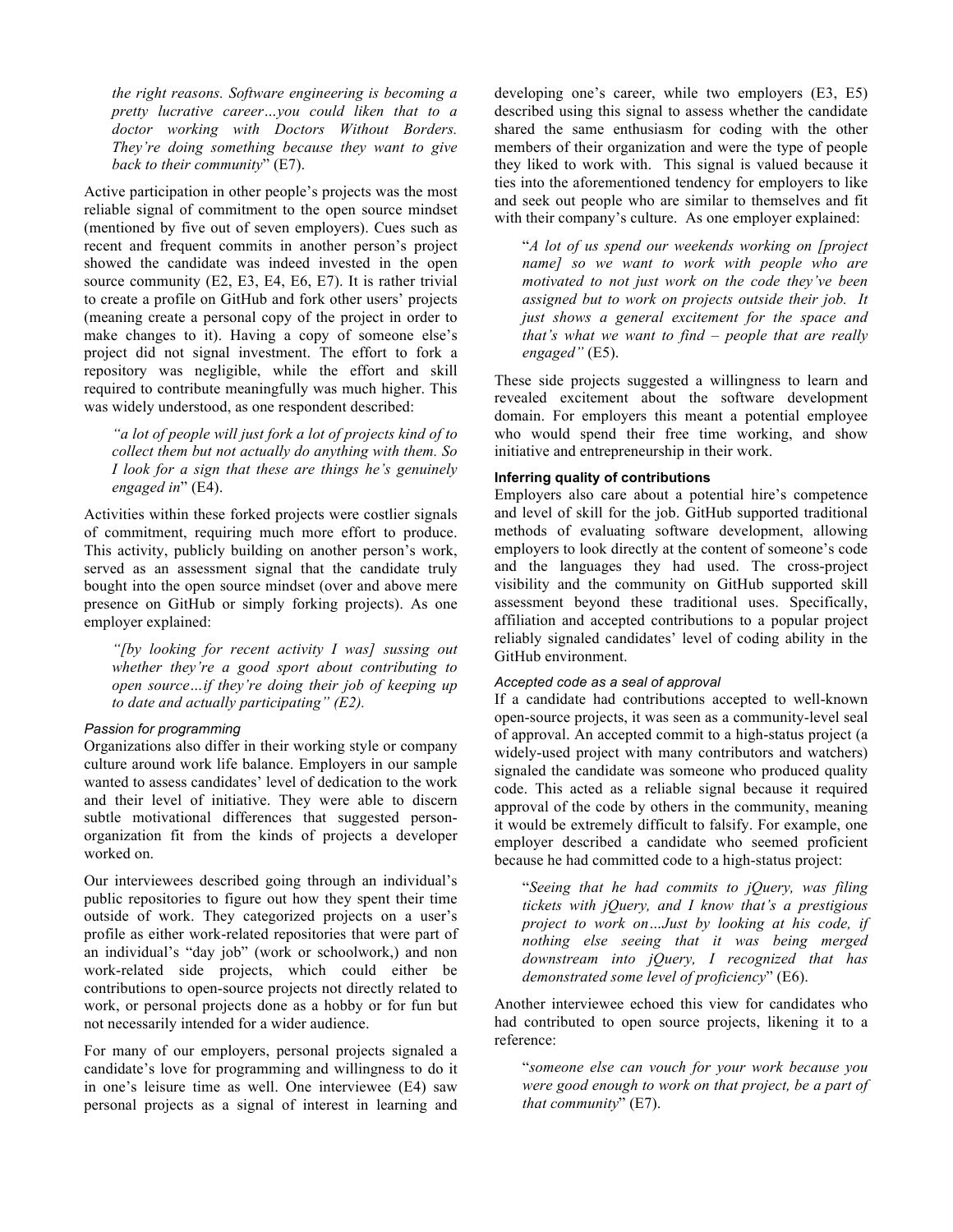Since examining lines of a developer's code can be a timeconsuming endeavor, using the reputation of previouslyestablished projects that had accepted an individual's contribution as a proxy for quality (or lack thereof) was one way to reduce the evaluation costs of the perceiver in forming impressions about the abilities of a coder. An employer's opinion of a project's reputation in our sample was largely based on general knowledge of the wider community or past experience with its use versus visible cues at the project level such as watchers (people who have decided to "follow" the activity of a project) or forks (people who have saved a copy of the project to edit on their own.).

# *Popularity does not always equal quality*

Employers in our sample also noted conventional signals of quality they did not trust. Primary among these were popularity signals: simple counts of watchers on a project or followers (people subscribed to a developer's activity feed). In some community settings, indicators of popularity (such as the number of votes given to an answer on a question-answering site) can serve as a proxy for the quality of the answer, while in other settings, popularity (e.g. having too many friends on a SNS) can be viewed negatively [25].

Project popularity on GitHub can be roughly assessed by the number of other people "watching" the repository along with the number of people who had forked that repository. Only one employer (E2) specifically mentioned looking at a candidate's main project to look for a large number of forks. Two employers (E4, E7) were more skeptical about the utility of the watching/forking numbers as indicators of a developer's ability. As one interviewee explained:

"*I don't think I've hired or recruited someone specifically because they were working on a very popular project or something. There aren't enough popular projects and the popularity doesn't necessarily indicate quality for that to work."* (E4).

Popularity was thus to some degree viewed as a signal that developers could game. Our interviewees noted that project popularity was an unreliable signal of code or developer quality because it had more to do with how much an individual promoted their work:

*"You can see if a lot of people have watched and forked and that's a good thing, but it kind of depends on how good a marketer that person was as well on GitHub."* (E7).

Rather than relying on numbers of forks and watchers, employers described looking at the project where the applicant had made the most commits (as presumably that was the work they were the most serious about or interested in) and then assessing the actual code that was written there to understand the individual's style and skill level.

#### **Inferring developer "soft skills"**

Finally, one employer mentioned inferring "soft skills," such as project management abilities, through a developer's activity traces. These cues were largely gleaned from their interactions in a project they had started rather than one they had forked (a distinction which is made obvious by the GitHub interface).

These projects allowed him to observe a candidate's project management skills and collaboration style. Owning a project involves tasks such as setting a design direction, managing incoming code contributions and patches, and interacting with potential collaborators. The employer described being able to infer these soft skills from projects that a person owned, stating that

"*[Projects he owned] would give me a better sense of his long-term design skills and ability to manage a community"* (E4).

# **JOB SEEKER PERSPECTIVE**

Our second research question was how job seekers manage their presence on GitHub. In order to address this question, we also conducted interviews with six job seekers on GitHub (referred to here as J1-J6) from four different U.S. based universities. These participants reported using GitHub to supplement their application materials as a job seeker in our recruitment survey. Of these, two were undergraduate students in their final year, one was a PhD student, and the other three recently graduated and had been working at their current position for one year or less. They had between 4 and 28 public repositories visible on their profiles (mean= 17.3) and an average of 19 followers.

All of the interviewees had originally joined the site to host projects they were currently working on and archive past work. The projects they shared included school and class projects, projects for hackathons, samples of code written for job interviews, side projects, and open source projects, both recent and older.

They varied in the ways they shared their work on GitHub with employers. Four of them had provided a link to their GitHub accounts on their resume and stated that this had been consulted during the hiring process. One person never provided this information to the employer and instead assumed the employer had found his profile through a Google search. The final interviewee did not actively promote his GitHub account in the hiring process but stated that he would provide a link if asked for it.

In the interviews, they described the role that their GitHub account had played in recent employment searches. We asked them to describe the impressions they thought their profiles conveyed to potential employers. Finally, we talked about how they managed their profile for an actual (or imagined) audience of potential employers.

# **Impressions given from profile**

We asked interviewees what impressions they thought their GitHub profiles conveyed about them to a potential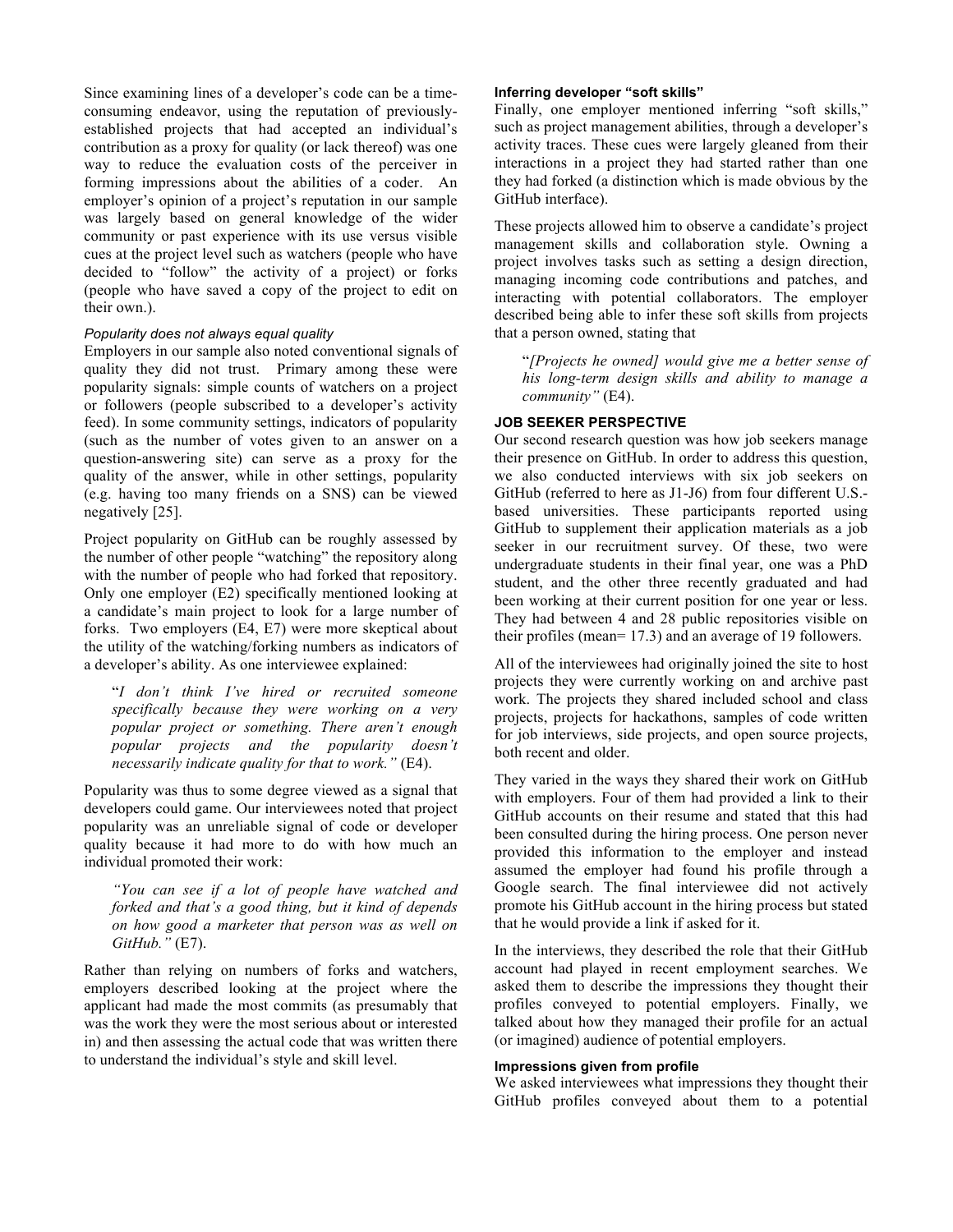employer. Their responses highlighted two key qualities they felt employers could see from their activity on the sight: passion for software development as an activity and field and technical expertise.

#### *Activity signaling passion for the field*

Interviewees mentioned that their visible level of activity in the site was a positive signal of passion for software development (J1, J2, J6). One person realized that it might be important from the employer's perspective to see evidence of extracurricular coding activity. Referring to some of the side projects, he mentioned,

"*The fact that in my free time I went and coded something…I think that counts a lot"* (J2).

Our interviewees also indicated their activity in terms of following also signaled an interest in the domain. The fact that they followed a lot of projects conveyed that they were generally interested in keeping up-to-date on the latest projects and technology (J2, J3). One interviewee followed several hundred coders and projects. He thought this would show employers his interest in coding and open source even though he himself had very few projects. Another explained,

"*The impression I would like to give off is: This guy is current with what's going on in the open source world"* (J2).

# *Portfolio of work signaling technical expertise*

Developers were also keenly aware that the portfolio of projects on their profiles conveyed their areas of expertise to employers. One person's profile (J5) contained a lot of projects in "web-heavy" languages like Python and JavaScript. He thought revealed that his skill set focused on web development. Several interviewees noted the languages they used in their projects would signal proficiency in those languages (J4, J5, J6).

Interviewees were also aware that details of their code would influence perceived skill level. They noted that good style such as descriptive commit messages, comments, and code indentation would convey competence. Two interviewees were aware that their code was not particularly readable or well-organized, partly because the projects were originally just intended for personal use and trying new things. One person had many old projects on his site and his style had improved since. He explained,

*"I have a lot of things in my GitHub account that I wouldn't feel comfortable putting on a resume because I didn't know how to code at the time…I'm definitely a better coder than some of the projects imply"* (J5).

# **Impression management**

# *Attitudes towards profile manipulation*

Although the job seekers in our sample were acutely aware their profiles gave off certain impressions about them, few reported having engaged in efforts (such as changing or editing any information visible on the profile) to control

this impression. We learned in our interviews that this was partly because there were few ways of doing so and doing so was too costly and effortful. As one interviewee explained:

"*A major component of your GitHub profile are your projects, and it's not really easy to refactor your code quickly"* (J1).

Job seekers also noted that even old or incomplete material could still be useful in conveying qualities about its creator. One interviewee intentionally left incomplete or unfinished projects on the site because they could signal thought processes such as "*how you are approaching and organizing something"* (J4).

# *Signal Accuracy: Cleaning up the profile*

The developers we interviewed realized there might be some need to edit information on their profile, either currently or in the future, to more accurately represent their work. This profile improvement consisted of either commenting code or removing old projects. For example, one developer expressed a desire to concentrate more on "cleaning up" his profile. In lieu of having the time to improve the accuracy of the signals on the site, he provided employers with a description of the current state of projects in the repository descriptions:

"*I try to say statuses of projects sometimes: I have a couple repositories where it says something like 'this is a super early proof of concept thing'…I make a slight effort to sort of downplay the things I'm not very proud of"* (J5).

He mentioned that in the future, he would consider stripping out everything that he was not proud of, including old and incomplete projects, in order to provide a more accurate picture of his current abilities.

Overall, we found that participants did not seem to engage in much "gaming" of the system for a variety of motives. On one hand, they often felt that they were happy with the signals given off by their profiles regarding their active involvement and participation in projects. On the other hand, they did not try to fake information because it was effortful (i.e. difficult to give a false impression about actual code they wrote.) They could influence information given off by projects by downplaying them in the repository descriptions or by adding proper comments into the code. Keeping the profile as-is, with imperfections or old information, was seen as useful, both to other developers (who might be able to learn something by viewing old projects) and to employers.

# **DISCUSSION**

Our interviews revealed that employers used cues on GitHub as signals of underlying characteristics of potential hires. These signals varied in their reliability as a function of manipulation cost in the GitHub environment. In addition, employers' use of these signals was directly related to evaluation cost. Job seekers on the other hand,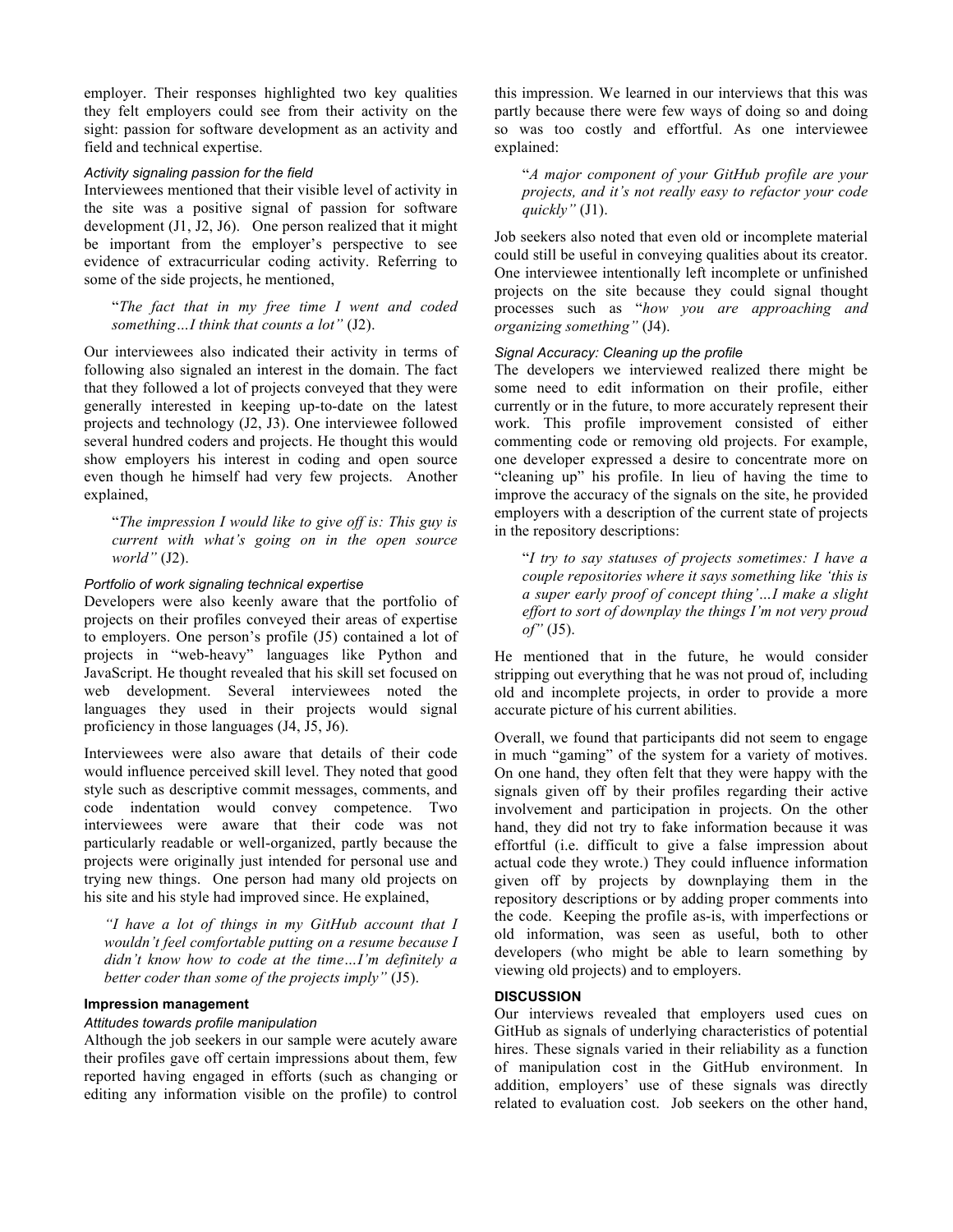were aware that employers were using their behavior as signals of underlying properties. In addition, attempts to manipulate these signals were culturally or practically discouraged. We consider what made signals reliable and how evaluation cost influenced employer behavior.

#### **Evaluation of signals and inferences** *Reliable signals*

Employers expressed a belief that some cues were not easily manipulated and thus they were reliable indicators of a potential hire's competence, values and collaboration styles. Our analysis revealed that two key properties of activity traces supported signal reliability. These were the fact that traces were: (1) archived over time - signals generated by direction of time and effort expended (commitment to open source values, passion for programming), or (2) networked - signals generated by third party affiliation.

Activity traces on GitHub are archived and persistent, meaning employers could view a history of effort on projects over time. Employers could use information about how much effort was put into different projects to draw conclusions about a person's values and motives. This signal also appeared to be an accurate indicator of motivation. For example, job seekers who committed to open source projects truly wanted to give back to the community. This kind of historical signal would be extremely costly to fake, making it a more reliable indicator of investment.

The network context of activity traces in GitHub meant that affiliation could also act as a signal. The acceptance of offerings to joint projects in the form of pull requests or code commits was archived and accessible. The fact that work had been accepted to well-known projects was not easy to fake. Connection to these high status projects increased employer perceptions of the candidate's competence or quality. These signals were deemed more trustworthy because they were generated by a third party. This is akin to the notion of warranting introduced by Walther et al. [27]. This work suggests that when forming an impression, information provided by third parties (for example, the fact that someone else had accepted the candidate's code into their work) and connection to a social network is more trustworthy than self reports. The offering and acceptance of work contributions provided a kind of third party verification of work quality.

# *Unreliable signals*

Activity traces were deemed unreliable signals of a potential hire's characteristics if they were (1) subject to manipulation or (2) likely to be missing information because of the way they were generated. Both of these assessments required employers to have intimate familiarity with the GitHub environment and the social context surrounding project activity.

Project popularity was an example of an unreliable signal of a potential hire's ability. Although popularity was easy

to assess through aggregate statistics on the number of people watching a project, it was seen as subject to manipulation and thus not closely tied to ability (the underlying characteristic employers wanted to assess). Project popularity could be artificially inflated by an applicant, and was dependent on factors distinct from coding abilities such as how well an individual marketed his or her project or what type of project it was.

Signals were also deemed unreliable if they were known to be missing information. For example, employers acknowledged that projects on an individual's profile were not always representative of their full body of work. This meant they were only partial signals of properties like technical skills and coding abilities, since private projects were not visible on GitHub. If the majority of an individual's coding activity happened behind a firewall at work (meaning they could not share it), then their GitHub account would not completely reflect their true range of abilities.

Employers were aware that certain information about a potential hire was not visible on the profile and the possible reasons it might not be visible. Despite this knowledge of the broader context or perhaps because of it, employers in our sample valued an active presence on GitHub. There was a sense from the employers we sampled that all things being equal, a candidate with a GitHub profile would still be preferred because of the added signals. One person said,

"*I don't think you can use it as the sole way to judge someone because a lot of it's going to depend on how much time the developer is donating to maintaining their GitHub, so if this is someone who has a wife and kids and not much time to be programming out of the workplace, that doesn't necessarily mean they are not as good of a developer. But if something is up there, it's definitely a huge plus and probably one of the first things we look for – are they sharing their source code?*" (E7).

# *Evaluation cost*

Evaluation cost seemed to influence employer's use of activity traces in GitHub. The signals summarized in Table 1 are all observable on a user's profile on the site. It is easy to quickly verify active open source involvement just by seeing that a person is a member of GitHub and has evidence of recent activity in their profile's activity feed. It is also easy to tell whether a project was original or forked, via the presence or absence of an icon.

Determining contributions to a high-status project required more effortful investigation if these commits were not in the top recent activities shown, while determining if something is a "side project," as one person mentioned, may require following up with a user to learn more about it (depending on how the repository is described in its textual summary.)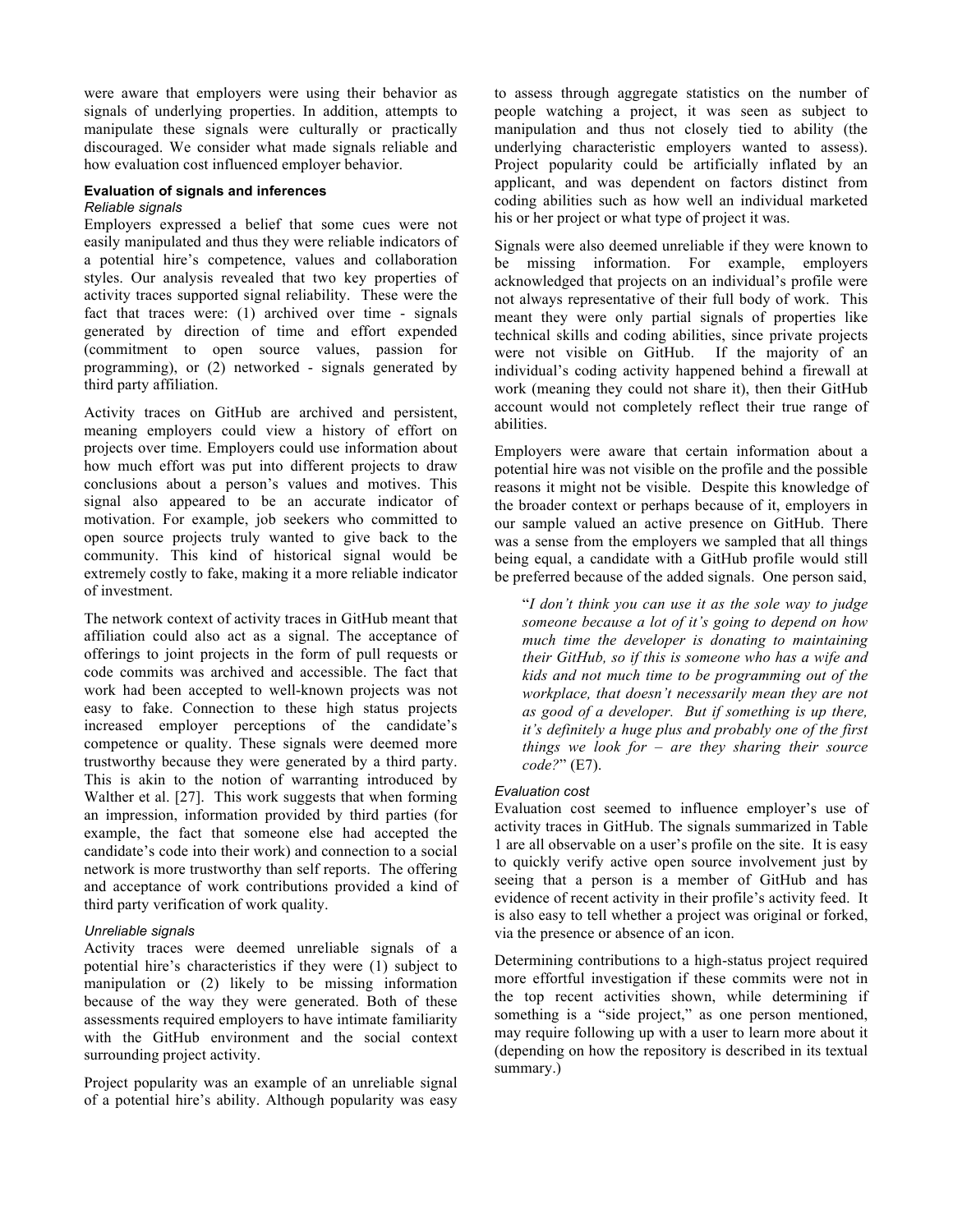While one possible advantage of GitHub signals is the ability to view how people work with others, interviewees did not mention looking at evidence of past interactions with others to determine attitude and personality. Work on hiring has shown employers are usually interested in candidates' likeability as a team member. In other contexts such as Wikipedia, traces of civil online interactions are used as a signal of likeability and collegiality [6]. However, in GitHub, it is non-trivial to view an individual's interactions. This information requires more effort to seek out and is time consuming to review.

Site design strongly influences the cost to access information about a person. This cost may have repercussions on what information feeds into the hiring decision. The employers we interviewed favored cues that took less effort to access and verify, such as relative effort across projects or presence of forked versus owned repositories. They used these cues as a heuristic to identify people with extra passion in addition to skills, who were then set apart from general applicants or followed up with in person.

#### **Impression management**

Our second research question focused on impression management by job seekers. Participants acknowledged that they could not easily give a false impression about the actual code they wrote, but they could try to influence information given off by their projects through downplaying them in the repository descriptions or adding more proper comments into the code. Given that GitHub has relatively recently gained popularity as an employment tool, it is possible that future site members will be more conscious about managing their impressions for future employers.

# **Design implications**

Our results have implications for the design of open transparent work environments. The effort required to access activity traces connected to a person may change what is considered during the hiring process. Our results suggest it is important to strike a balance between providing enough information to be useful while avoiding overload. This could be useful in other online peer production settings such as Wikipedia: Visualizations of an editor's work history across pages could help editors understand what kinds of tasks they would be good at performing. This kind of history could also give context to debates and arguments.

Our work also raises interesting questions about designing activity traces for multiple audiences. GitHub is a site that was not originally designed as a hiring tool. Its design also needs to support collaborative software development. Activity traces are used by developers to coordinate their work and transfer knowledge across projects. However, employers increasingly use these traces to evaluate new hires. There is a tension between using the site as a tool to carry out work and using it to manage the impression one gives to external observers.

The degree of overlap between signals that are important to manage for gaining acceptance within a given community and signals that are important to manage for external viewers such as employers or evaluators is another area that future work can tease apart and provide insight for transparent system design. As Begel et al [1] suggest, a social medium that reveals a user's knowledge, expertise, activities, or availability may be useful for finding knowledgeable others when consumed by the user's peers, but may feel like "corporate spyware" when consumed by his manager. Future systems could provide different views or privacy settings for different categories of users, while still providing the benefit of transparency of actions and reliable assessment cues.

#### **Implications for other domains**

The importance of passion for coding and active involvement in the community may be uniquely emphasized in GitHub due to the nature of the open source development community, in which people may be more motivated by self-development and reputation gaining compared to contributors to online content sites such as Wikipedia. In addition, contributing software to opensource projects also requires a certain level of expertise to pass the review process, compared to Wikipedia [19].

However, some of the issues raised here may also apply to issues pertaining to the role of publicly visible behavior in other realms outside of GitHub. For example, there are other instances in which people in technical fields may wish to promote their skill or knowledge in publicly viewable online arenas.

While there has been much concern about employers accessing individuals' personal SNS profiles, there are other areas in which employers may wish to access public work-related information, and sometimes job-seekers may wish for employers to see this information. For example, there has been discussion in the developer community about when/if one should display their StackOverflow score on their resume, including varied reactions from employers about the meaning of this score (e.g. [21]). Users of the Quora question-answering site have also mentioned that they will strategically answer questions in order to attract the attention of influential people and as a form of networking [20].

As people interact and collaborate online on sites geared towards "serious leisure," they may generate additional traces as they go about their work. It is possible to imagine a future of work in which evidence of one's abilities and what "type of person" they are is not solely gathered from their activity within a structured organization or educational program but from the aggregation of their behavior on the web. For example, are the details of a person's online Wikipedia editing activity considered to be useful by employers looking to hire journalists or writers, and do Wikipedia contributors looking for jobs actively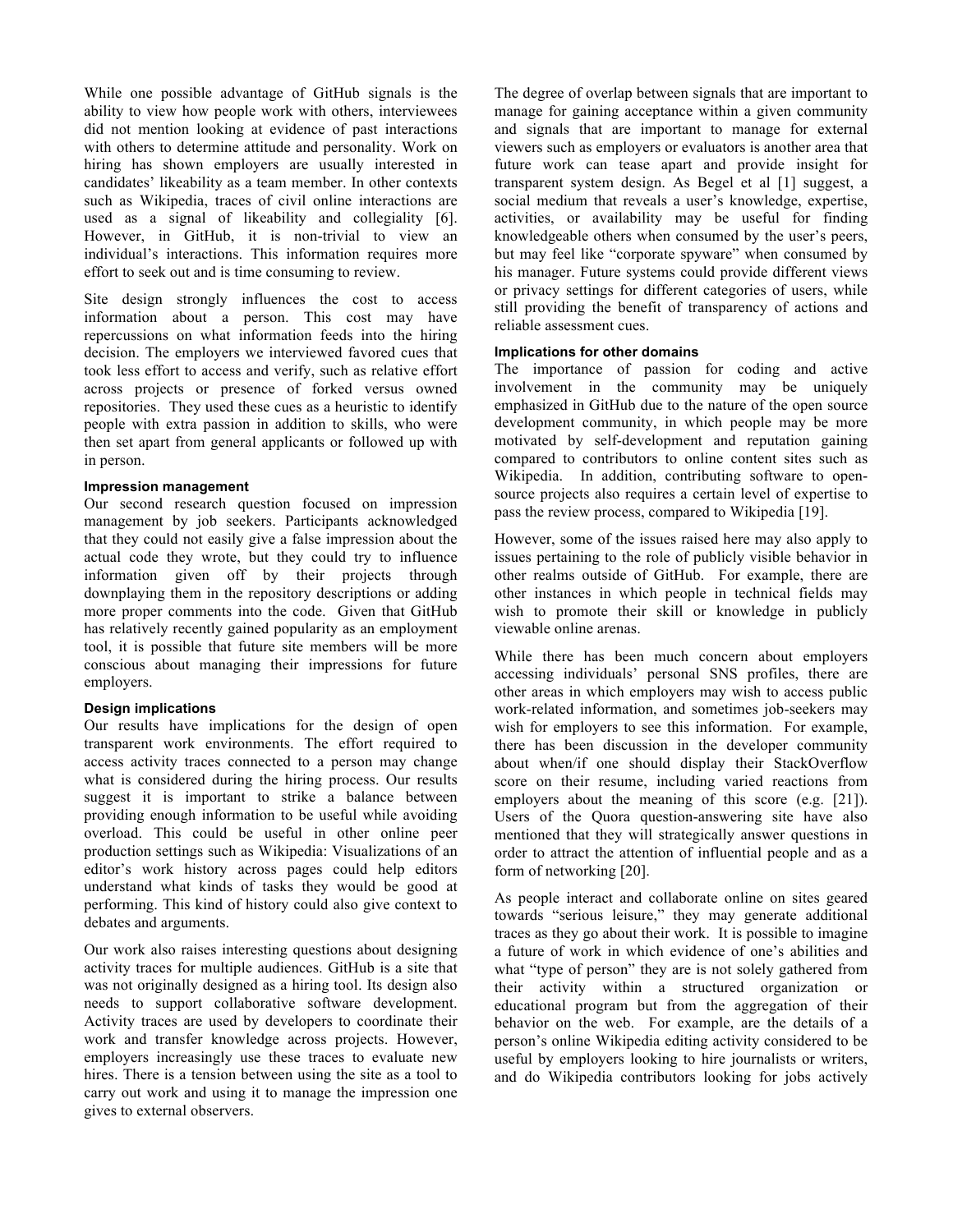promote the work they have done on the site? These questions suggest interesting research directions to explore.

# **Limitations and future work**

Our sample of interviewees was limited to a small subset of people who volunteered to discuss the topic of GitHub and hiring. Another question that was not deeply addressed in the current research was ways in which impression formation occurs with other cues and information besides a GitHub profile. It would also be valuable to follow up on employers' perceptions of new hires after they have spent some time in their job role to understand how initial impressions correlate with actual performance, or how these change over time.

Future work can also include developers and employers who are not involved in the GitHub community or who participate in other sites such as BitBucket or Sourceforge to understand if they present or market themselves differently in these environments, as well as to understand why they choose not to use GitHub.

Furthermore, the role of impression formation and management in other sorts of online production communities should be examined, to uncover similarities and differences across domains outside of open source software development.

#### **CONCLUSION**

In this work we examined how activity traces on GitHub are used as signals by potential employers. Past work on impression management online has suggested people actively manipulate various observable elements of their online presence to portray an idealized self. Interestingly, we saw very little evidence of such behavior in GitHub. This may be because the effort required to manipulate activity traces that actually matter to employers (such as active participation and code style) is too great.

At the same time, employers preferred easily verifiable signals of potential hire's skills or abilities. This desire to minimize assessment effort meant they did not necessarily take advantage of the full range of transparency that GitHub can provide. They used candidates' presence and high level cues of activity on the site to infer how well the person would fit within their organization. Employers favored developers who signaled similar passion and willingness to work on coding projects both during and outside of work.

The kind of transparency pioneered by GitHub may have implications for the future of hiring. Employers may begin to expect applicants to provide a rich history of detailed work activity traces. Job seekers may in turn increasingly gravitate towards companies that will allow them to accrue a publicly-available (or shareable) portfolio of work. Businesses may find employees demand some open-source work sharing, and see policies of openness as a benefit. We are already seeing this kind of trend in fields like graphic

design, as individuals often work for themselves to maintain the ability to visibly promote their work.

The implications of our results extend beyond software development as work becomes increasingly digital. Providing accessible, reliable traces of an individual's work history may support more accurate impressions of unknown contributors. These impressions will shape decisions about recruiting, hiring and promotion in tradition and new forms of organizations like Wikipedia or crowdsourcing. Such impressions are also likely to influence the collaborative dynamics of work. It is important for system designers and policy makers to consider what actions and activities can and should be recorded and made visible. Our results should help decision makers develop useful and efficient ways of providing various groups with the information they need while protecting individuals' rights.

## **ACKNOWLEDGMENTS**

This work was supported by NSF grants IIS-1111750, SMA-1064209, OCI-0943168, grants to Dabbish from the Center for the Future of Work, Heinz College, Carnegie Mellon University, and an NSF Graduate Research Fellowship.

# **REFERENCES**

- 1.Begel, A., DeLine, R., & Zimmermann, T. Social media for software engineering. *Proceedings of the FSE/SDP workshop on Future of software engineering research*, (2010), 33–38.
- 2.Bohnert, D., & Ross, W. H. The influence of social networking web sites on the evaluation of job candidates. *Cyberpsychology, Behavior, and Social Networking*, *13*(3), (2010), 341–347.
- 3.http://code.dblock.org/github-is-your-new-resume (Retrieved Aug 25, 2012).
- 4.Connelly, B.L., Certo, S.T., Ireland, R.D., and Reutzel, C.R. Signaling theory: A review and assessment. *Journal of Management 37*, 1 (2011), 39–67.
- 5.Dabbish, L., Stuart, H.C.S., Tsay, J., & Herbsleb, J. Social coding in GitHub: Transparency and collaboration in an open software repository. In *Proc. CSCW,* (2012), 1277-1286.
- 6.Derthick, K., Tsao, P., Kriplean, T., Borning, A.,Zachry, M., & McDonald, D. W. Collaborative sensemaking during admin permission granting in Wikipedia. In *Online Communities and Social Computing* (Vol. 6778), (2011), 100-109.
- 7.DiMicco, J., & Millen, D. Identity management: multiple presentations of self in facebook. *Proc. GROUP*, (2007), 383–386.
- 8.Donath, J. S. Identity and deception in the virtual community. *Communities in cyberspace*, (1996), 29–59.

9.Donath, J. Signals in social supernets. *Journal of Computer-Mediated Communication*, *13*(1), (2007), 231– 251.